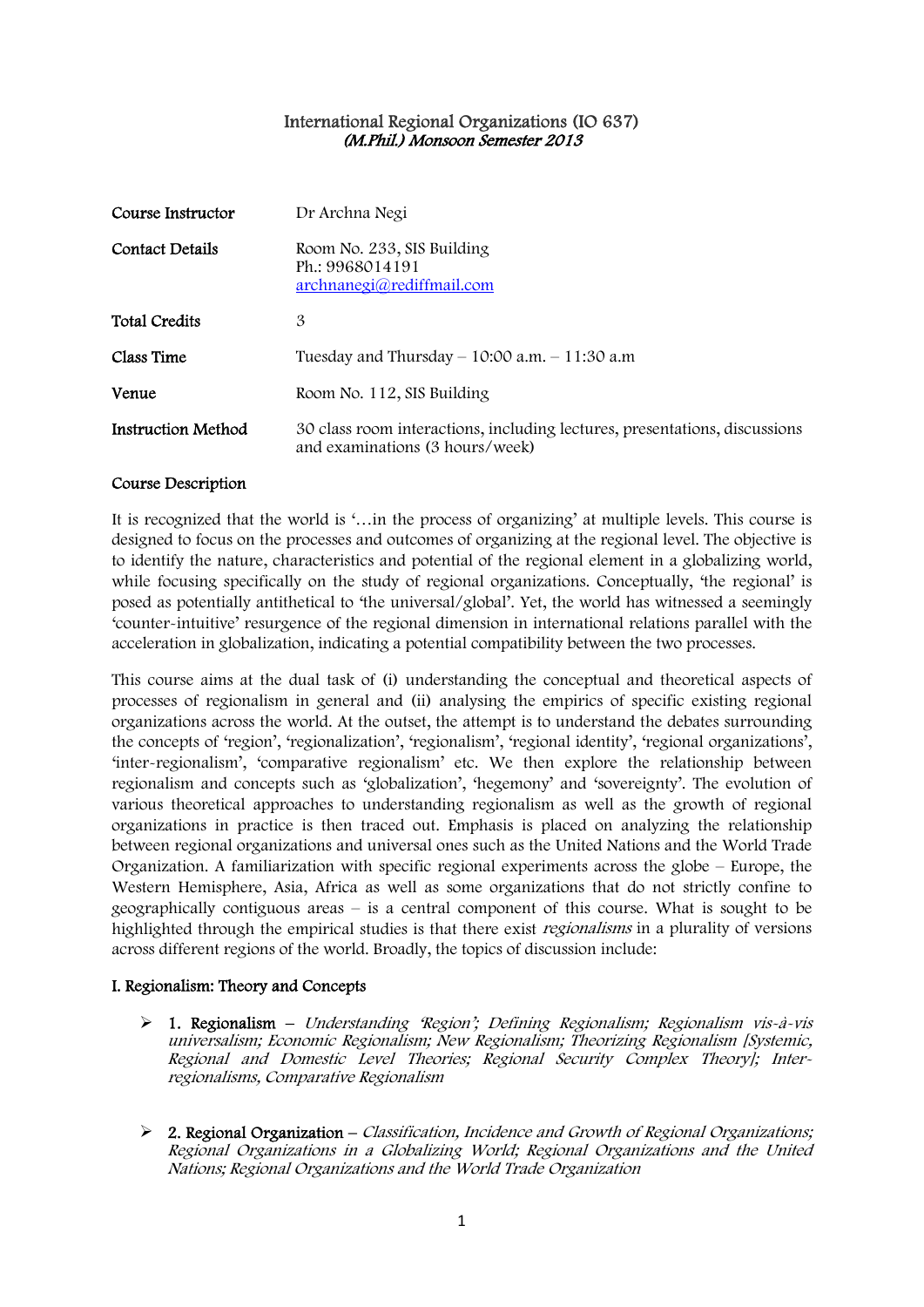## II. Regional Organizations across the World

- ¾ 1. Europe European Union (EU); Council of Europe (CoE); Organization for Security and Co-operation in Europe (OSCE); North Atlantic Treaty Organization (NATO); Nordic Council
- ¾ 2. Western Hemisphere Organization of American States (OAS); North American Free Trade Agreement (NAFTA); Community of Latin American and Caribbean States (CELAC), Union of South American Nations (USAN), Caribbean Community (CARICOM); Bolivarian Alliance for the Peoples of Our Americas (ALBA); Central American Integration System (SICA)
- ¾ 3. Asia South Asian Association for Regional Cooperation (SAARC); Bay of Bengal Initiative for Multi Sectoral Technical and Economic Cooperation (BIMSTEC); Association of South East Asian Nations (ASEAN); Asia-Pacific Economic Cooperation (APEC); Shanghai Cooperation Organisation (SCO); Commonwealth of Independent States (CIS); Arab League; Gulf Cooperation Council (GCC)
- $\geq 4$ . Africa African Union (AU); Southern African Development Community (SADC); Economic Community of West African States (ECOWAS); Inter-governmental Authority on Development (IGAD); Arab Maghreb Union (AMU); Economic Community of Central African States (ECCAS)
- $\triangleright$  5. Other Regional Organizations Organisation for Economic Co-operation and Development (OECD); Organization of the Islamic Conference (OIC); The Commonwealth; Indian Ocean Rim Association for Regional Cooperation (IOR-ARC); Organization of the Petroleum Exporting Countries (OPEC); Arctic Council, Antarctic Treaty System

Note: Not all organizations listed above will be covered in equal detail but a familiarization with salient features and important developments relating to them will be discussed.

## Evaluation

## (a) Book Review (20%)

Review of one book relating to regionalism/regional organization is mandatory. The book review is to be submitted in written form as well as presented in class. In case you choose to review more than one book, your best score will be counted.

## (b) Review Article (30%)

The review article will help you build on your journal readings. You are expected to identify three separate sources on a regional organization of your choice (preferably 3 journal articles, but could also include chapters in books) and write an article on the chosen theme that includes a review of the three chosen sources.

#### (c) End Semester (50%)

A written examination will be held in the last week of the semester to test your understanding of the prescribed readings as well as class discussions.

\* Please follow the SIS Research Manual for all written work. Plagiarism will invite strict disciplinary action. In case of any doubts, please consult with your course instructor before making any written submissions. All written submissions are to be made via Turnitin.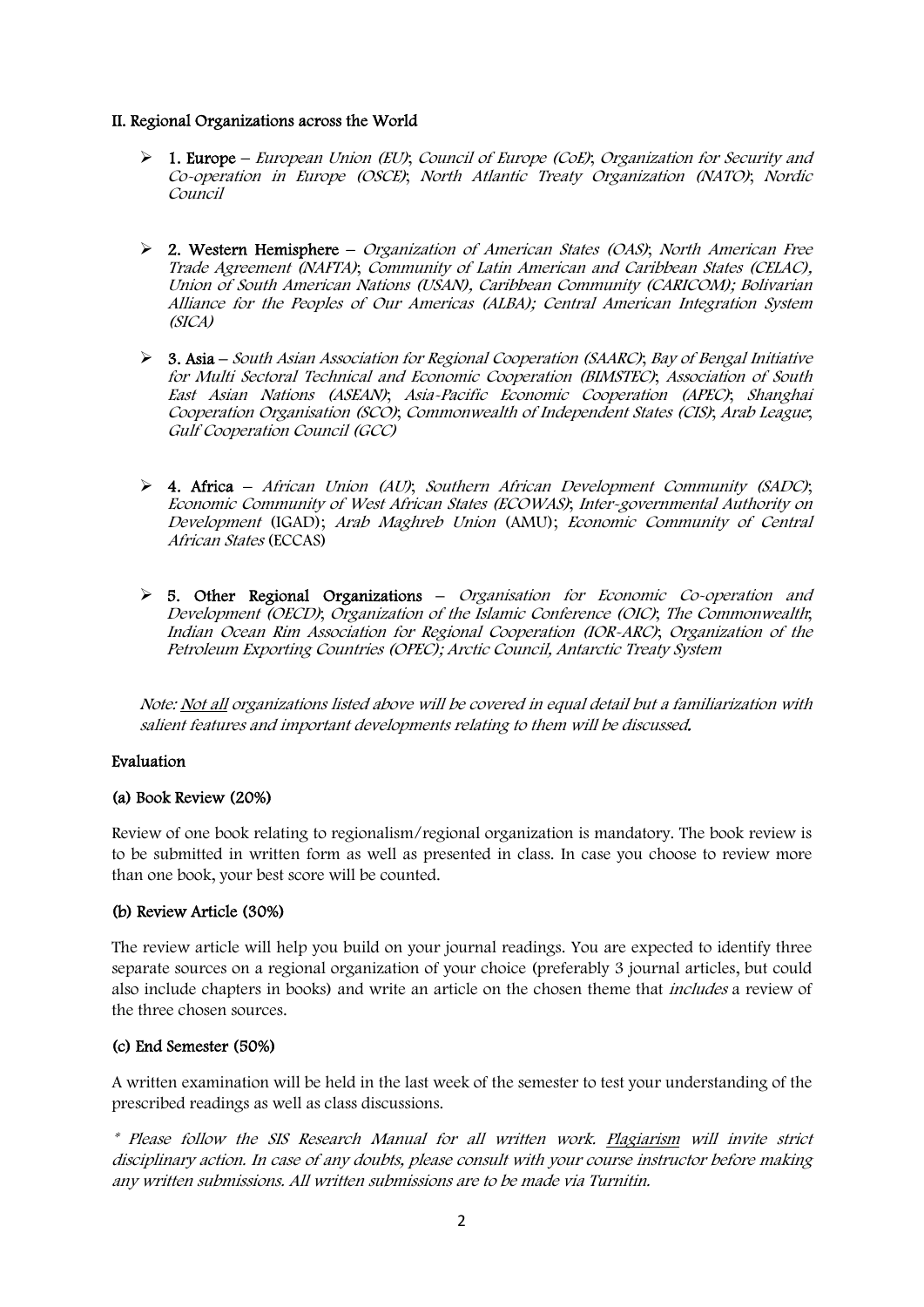## Thematic Readings

## I. Regionalism: Theory and Concepts

## 1. Regionalism

- ¾ Inis L. Claude Jr., (1964), "The Problem of Regionalism" In Swords Into Plowshares: The Problems and Progress of International Organization, Michigan: Random House, pp.102-17.
- ¾ Rick Fawn (2009), "'Regions' and their Study: Wherefrom, What for and Whereto?", Review of International Studies, 35, pp. 5-34.
- ¾ Louise Fawcett (2004), "Exploring Regional Domains: A Comparative History of Regionalism", International Affairs, 80(3), pp. 429-46.
- ¾ Paul Taylor (1993), "Regionalism and Globalism" In International Organization in the Modern World: The Regional and the Global Process, London: Pinter, pp. 1-46.
- ¾ A. LeRoy Bennet (1995), "Varieties of Regionalism" In International Organizations: Principles and Issues (6<sup>th</sup> edn.), New Jersey: Prentice Hall, pp.229-64.
- ¾ Edward D. Mansfield and Helen V. Milner (1999), "The New Wave of Regionalism", International Organization, 53(3), pp.589-627.
- ¾ Andrew Hurrell (1995), "Explaining the Resurgence of Regionalism in World Politics", Review of International Studies, vol.21, no.4, pp.331-58.
- $\blacktriangleright$  Raimo Vayrynen (2003), "Regionalism: Old and New", International Studies Review, 5(1), pp. 25-51.
- $\triangleright$  Björn Hettne (2005), "Beyond the 'New' Regionalism", *New Political Economy*, 10(4), pp. 543-71.
- $\blacktriangleright$  James H. Mittelman (1996), "Rethinking the 'New Regionalism' in the Context of Globalization", Global Governance, 2(2), pp.189-213.
- ¾ Shaun Breslin and Richard Higgott (2000), "Studying Regions: Learning from the Old, Constructing the New", New Political Economy, 5(3), pp.333-52.
- ¾ Barry Buzan (2003), "Regional Security Complex Theory in the Post-Cold War World" In Fredrik Söderbaum and Timothy M. Shaw (eds.), Theories of New Regionalism: A Palgrave Reader, New York: Palgrave Macmillan, pp.140-59.
- $\triangleright$  Bart Gaens (2011), "The Rise of Interregionalisms: The Case of the European Union's Relations with East Asia" In Timothy M. Shaw, J. Andrew Grant and Scarlett Cornelissen (eds.), The Ashgate Research Companion to Regionalisms, Surrey: Ashgate Publishing Limited, pp. 69-87.
- ¾ Amitav Acharya (2012), "Comparative Regionalism: A Field Whose Time Has Come?", The International Spectator: Italian Journal of International Affairs, 47(1), pp.3-15.

## 2. Regional Organizations

- $\triangleright$  \* *Charter of the United Nations*, Chapter 8 Regional Arrangements; other relevant provisions.
- $\triangleright$  D.W. Bowett (1982), "Introduction 'Regionalism' within the Universal System", In The Law of International Institutions ( $4<sup>th</sup>$  edn.), Delhi: Universal Law Publishers, pp. 161 $\frac{1}{7}$ .
- ¾ Karns, Margaret P. And Karen A. Mingst (2010), International Organizations: The Politics and Processes of Global Governance, 2nd edn., Boulder, Colorado: Lynne Rienner Publishers Inc., pp.145-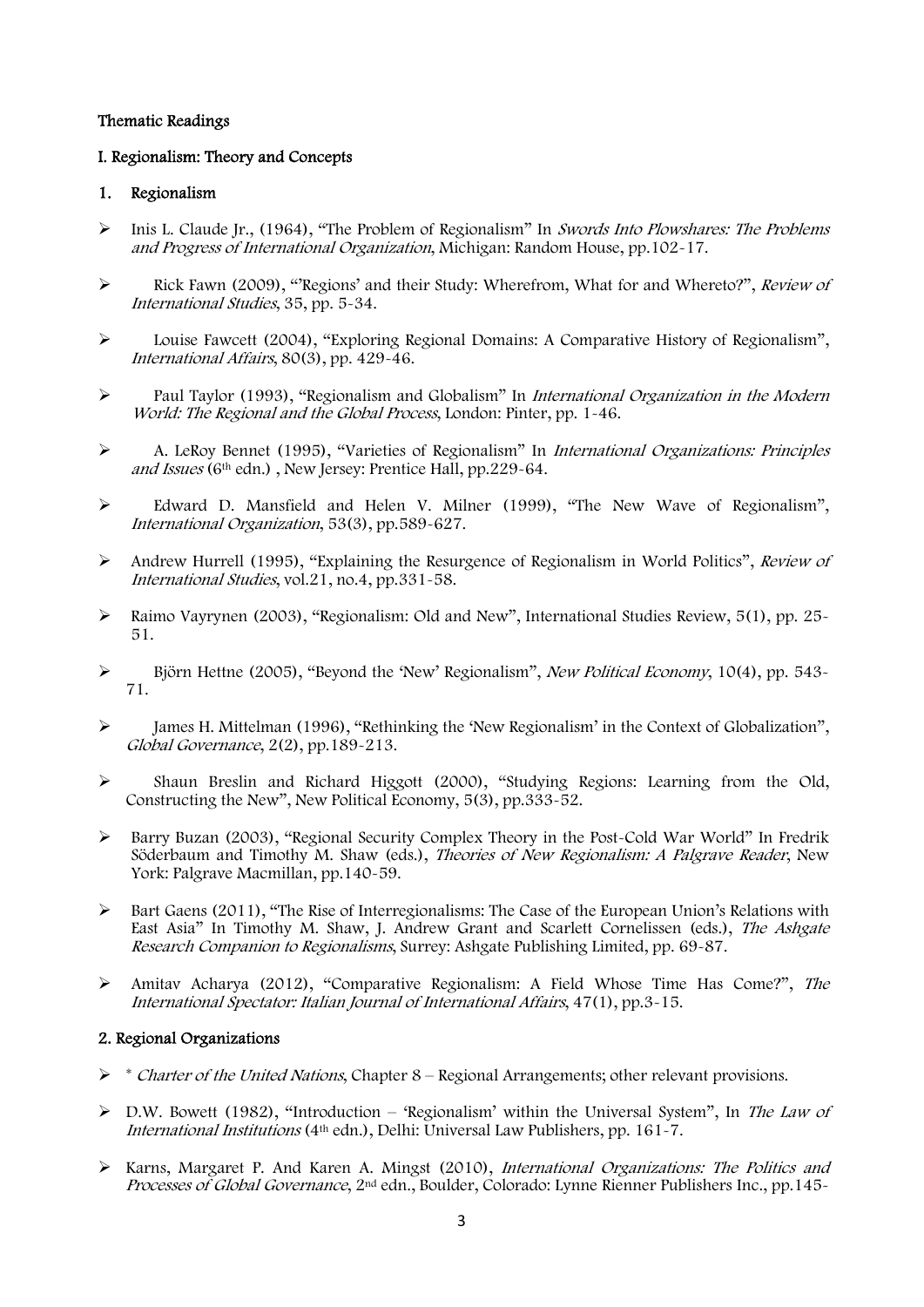218.

- $\triangleright$  \* Report of the Secretary-General pursuant to the statement adopted by the Summit Meeting of the Security Council on 31 January 1992, An Agenda for Peace: Preventive Diplomacy, Peacemaking and Peace-keeping, A/47/277 – S/241111 [paras 60-65].
- $\triangleright$  Alan K. Henrikson (1995), "The Growth of Regional Organizations and the Role of the United Nations" In Louise Fawcett and Andrew Hurrell (eds.), Regionalism in World Politics: Regional Organization and International Order, Oxford: Oxford University Press, pp.122-68.
- ¾ Michael Barnett (1995), "Partners in Peace? The UN, Regional Organizations, and Peace-Keeping", Review of International Studies, 21(4), pp.411-33.
- ¾ Bjorn Hettne and Fredrik Soderbaum (2006), "The UN and Regional Organizations in Global Security: Competing or Complementary Logics?", Global Governance, 12(3), pp. 227-32.
- $\triangleright$  Choi, Young Jong and James A. Caporaso (2010), "Comparative Regional Integration", In Walter Carlsnaes, Thomas Risse and Beth A. Simmons (eds.), Handbook of International Relations, London, Sage Publications Ltd., pp.480-99.
- $\geq$  Srinivasan, T.N. (1998), "Regionalism and the WTO: Is Non-discrimination Passé?" In Anne O. Krueger (ed.), *The WTO as an International Organization*, Chicago: University of Chicago Press, pp. 329-52.

## II. Regional Organizations Across the World

¾ Official Websites of Various Regional Organizations

## 1. Europe

- ¾ The Schuman Declaration, 9 May 1950, [http://europa.eu/about-eu/basic](http://europa.eu/about-eu/basic-information/symbols/europe-day/schuman-declaration/index_en.htm)[information/symbols/europe-day/schuman-declaration/index\\_en.htm](http://europa.eu/about-eu/basic-information/symbols/europe-day/schuman-declaration/index_en.htm)
- $\triangleright$  John Gillingham (2003), "The Rise and Decline of Monnetism" In *European Integration, 1950-2003:* Superstate or New Market Economy?, Cambridge: Cambridge University Press, pp.16-33.
- $\triangleright$  Clive Archer (2008), *The European Union*, New York: Routledge, pp. 1-58.
- ¾ Alberta Sbragia, "The European Union: A New Form of Governance" In Timothy M. Shaw, J. Andrew Grant and Scarlett Cornelissen (eds.), The Ashgate Research Companion to Regionalisms, Surrey: Ashgate Publishing Limited, pp. 91-111.
- ¾ Treaty of Lisbon: Taking Europe into the 21st Century, [http://europa.eu/lisbon\\_treaty/index\\_en.htm](http://europa.eu/lisbon_treaty/index_en.htm)
- ¾ Laurent Cohen-Tanugi (2005), "The End of Europe", Foreign Affairs, 84(6), pp. 55-67.
- ¾ David J. Galbreath (2007), The Organization for Security and Cooperation in Europe, New York: Routledge, pp. 1-64; 116-127.
- $\triangleright$  Daniel Trachsler (2012), The OSCE: Fighting for Renewed Relevance, Center for Security Studies (CSS) Analysis in Security Policy, No.110.
- ¾ Julian Lindley-French (2007), The North Atlantic Treaty Organization: The Enduring Alliance, New York: Routledge.
- ¾ Robert B. McCalla (1996), "NATO's Persistence after the Cold War", International Organization, 50(3), pp.445-75.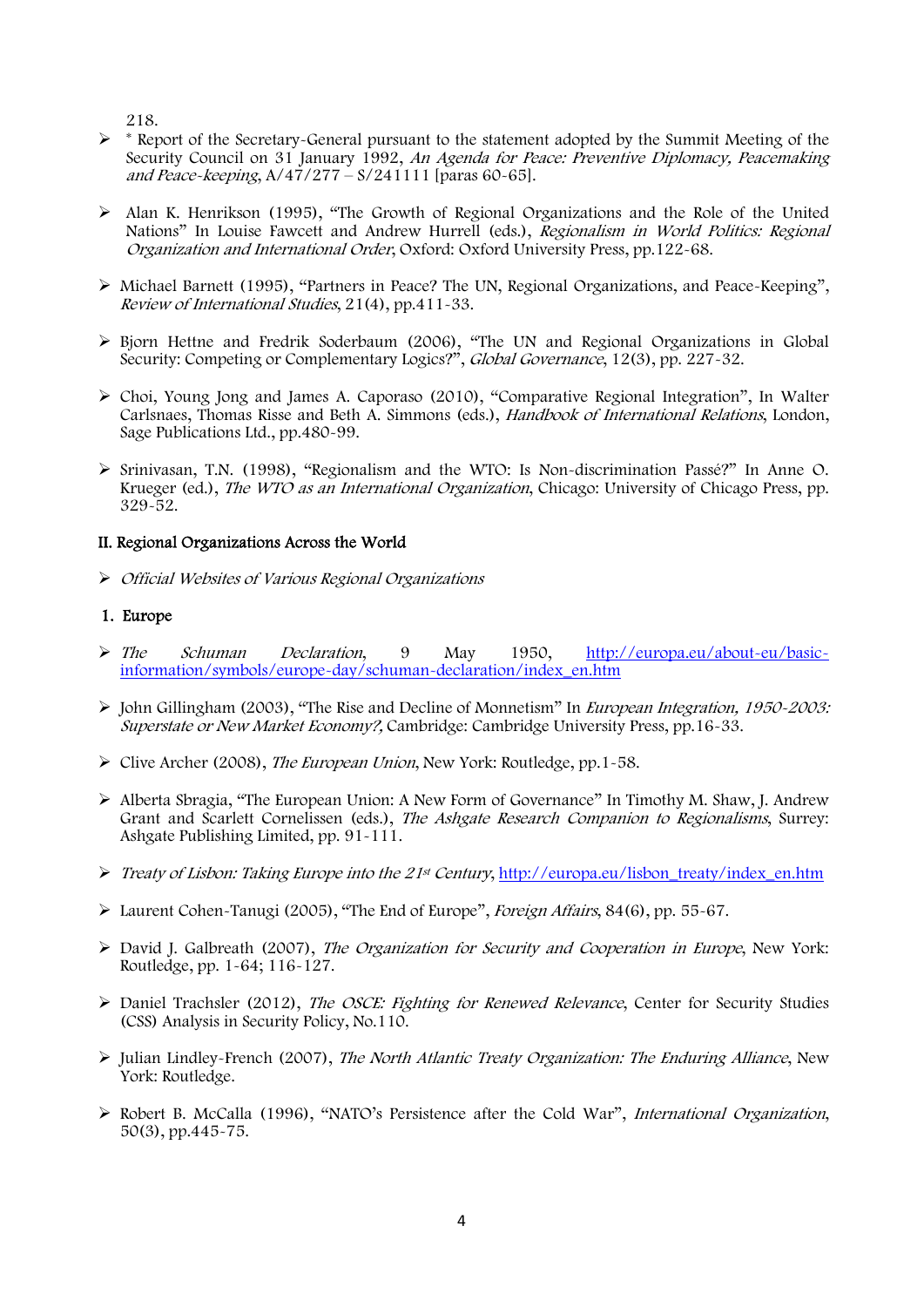## 2. Western Hemisphere

- ¾ Herz, Mônica (2011), The Organization of American States (OAS): Global Governance Away From the Media, New York: Routledge.
- $\triangleright$  Andrew Hurrell (1995), "Regionalism in the Americas", In Louise Fawcett and Andrew Hurrell (eds.), Regionalism in World Politics: Regional Organization and International Order, Oxford: Oxford University Press, pp. 250-82.
- $\triangleright$  Jorge I. Dominguez (2007), "International Cooperation in Latin America: The Design of Regional Institutions by Slow Accretion", In Amitav Acharya and Alastair Iain Johnston, Crafting Cooperation: Regional International Institutions in Comparative Perspective, Cambridge: Cambridge University Press, pp. 83-128.

# 3. Asia

- ¾ Kishore C. Dash (2008), "Origin and Evolution of SAARC" In Regionalism in South Asia: Negotiating Cooperation, Institutional Structures, New York: Routledge, pp.79-109.
- ¾ Mark Beeson (2008), Institutions of the Asia-Pacific: ASEAN, APEC and Beyond, New York: Routledge, pp. 17-55.
- ¾ Rosemary Foot (1995), "Pacific Asia: The Development of Regional Dialogue", In Louise Fawcett and Andrew Hurrell (eds.), Regionalism in World Politics: Regional Organization and International Order, Oxford: Oxford University Press, pp. 228-49.
- ¾ Michael Barnett and Etel Solingen (2007), "Designed to Fail or Failure of Design?: The Origins and Legacy of the Arab League" In Amitav Acharya and Alastair Iain Johnston, Crafting Cooperation: Regional International Institutions in Comparative Perspective, Cambridge: Cambridge University Press, pp. 180-220.
- ¾ Paul Kubicek (2009), "The Commonwealth of Independent States: An Example of Failed Regionalism?", Review of International Studies, 35, pp. 237-56.
- ¾ Alyson J.K. Bailes et al. (2007), The Shanghai Cooperation Organization, SIPRI Policy Paper No. 17.

## 4. Africa

- ¾ Makinda, Samuel M. and F. Wafula Okumu (2007), The African Union: Challenges of Globalization, Security and Governance, New York: Routledge, pp.1-57.
- ¾ Jeffrey Herbst (2007), "Crafting Regional Cooperation in Africa" In Amitav Acharya and Alastair Iain Johnston, Crafting Cooperation: Regional International Institutions in Comparative Perspective, Cambridge: Cambridge University Press, pp. 129-44.
- ¾ Eric G. Berman and Katie E. Sams (2003), "The Peacekeeping Potential of African Regional Organizations" In Jane Boulden (ed.), Dealing with Conflict in Africa: The United Nations and Regional Organizations, New York: Palgrave Macmillan, pp.35-77.
- ¾ Møller, Bjørn (2009), Africa's Sub-regional Organisations: Seamless Web or Patchwork?, Working Paper No. 56, Danish Institute for International Studies.

## 5. Other Regional Organizations

- ¾ Saman Kelegama (1998), "Can Open Regionalism Work in the Indian Ocean Rim Association for Regional Cooperation?", ASEAN Economic Bulletin, 15(2), pp.153-67.
- ¾ Rianne Mahon and Stephen McBride (2009), The OECD and Transnational Governance, Seattle: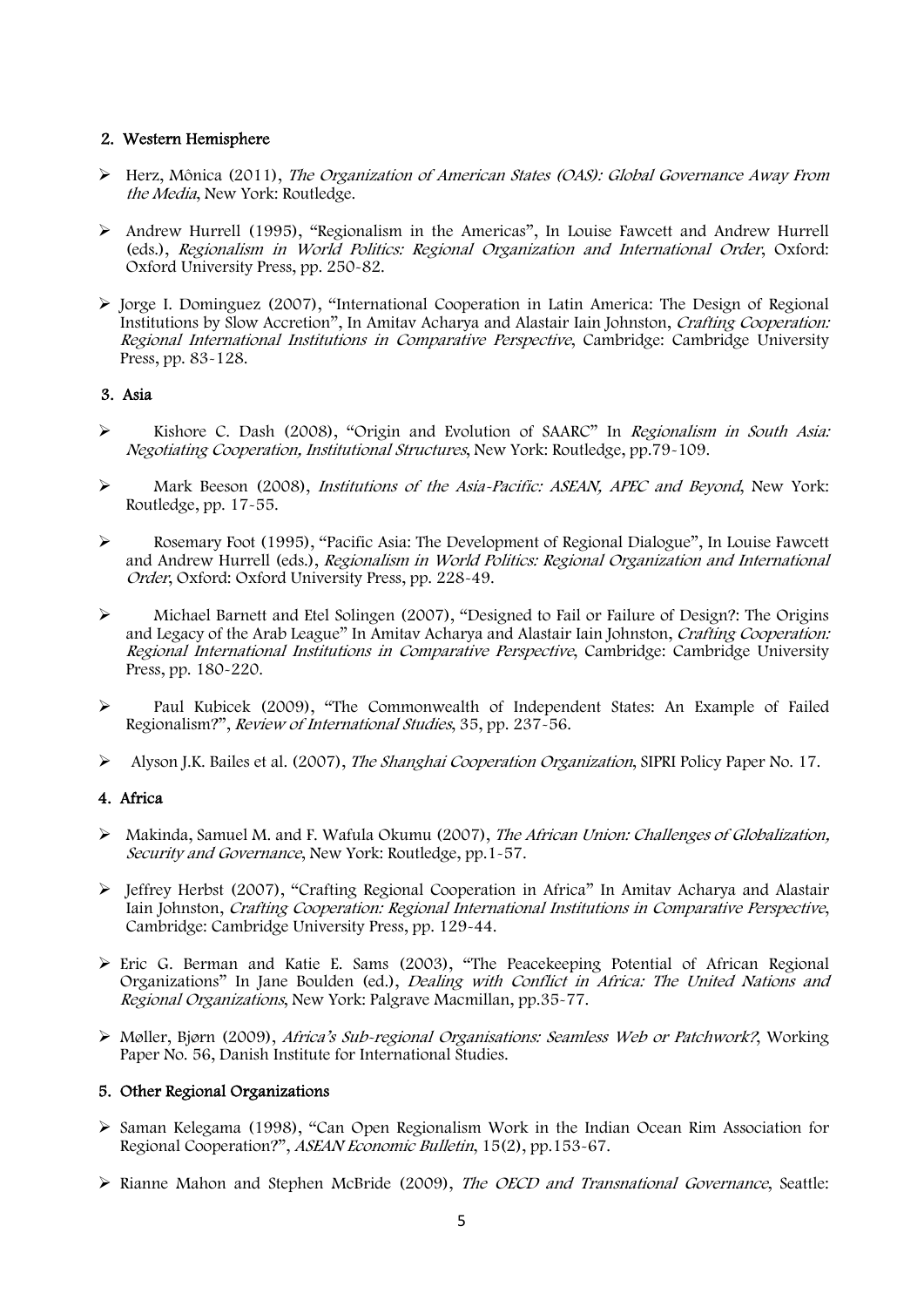University of Washington Press.

#### Further Readings

- Acharya, Amitav and Alastair Iain Johnston (2007), Crafting Cooperation: Regional International Institutions in Comparative Perspective, Cambridge: Cambridge University Press.
- Archer, Clive (2008), The European Union, New York: Routledge.
- Beeson, Mark (2008), Institutions of the Asia-Pacific: ASEAN, APEC and Beyond, New York: Routledge.
- Beeson, Mark and Richard Stubbs (eds.) (2011), *Routledge Handbook of Asian Regionalism*, New York: Routledge.
- Bhagwati, Jagdish (2008), Termites in the Trading System: How Preferential Agreements Undermine Free Trade, Oxford: Oxford University Press.
- Bond, Martyn (2011), The Council of Europe: Structure, History, and Issues in European Politics, New York: Routledge.
- Breslin, Shaun et. al. (2002), New Regionalisms in the Global Political Economy: Theories and Cases, London: Routledge.
- Dash, Kishore C. (2008), Regionalism in South Asia: Negotiating Cooperation, Institutional Structures, New York: Routledge.
- Farrell, Mary et. al. (2005), Global Politics of Regionalism, London: Pluto Press.
- Fawcett, Louise and Hurrell, Andrew (eds.) (1995), Regionalism in World Politics: Regional Organization and International Order, Oxford: Oxford University Press.
- Galbreath, David J. (2007), The Organization for Security and Co-operation in Europe (OSCE), New York: Routledge.
- Gamble, Andrew and Payne, Andrew (eds.) (1996), Regionalism and the New World Order, London: Macmillan.
- Haggard, S. (1995), Developing Nations and the Politics of Regional Integration (Washington DC: The Brookings Institution.
- Herz, Mônica (2011), The Organization of American States (OAS): Global Governance Away From the Media, New York: Routledge.
- Hettne, Bjorn, Inotai, Andras and Sunkel, Osvaldo (eds.) (1999), Globalism and the New Regionalism, Hampshire: Palgrave Macmillan.
- Katzenstein, Peter J. (2005), A World of Regions: Asia and Europe in the American Imperium, Cornell: Cornell University Press.
- Lindley-French, Julian (2006), The North Atlantic Treaty Organization: The Enduring Alliance, New York: Routledge.
- Makinda, Samuel M. and F. Wafula Okumu (2007), The African Union: Challenges of Globalization, Security and Governance, New York: Routledge.